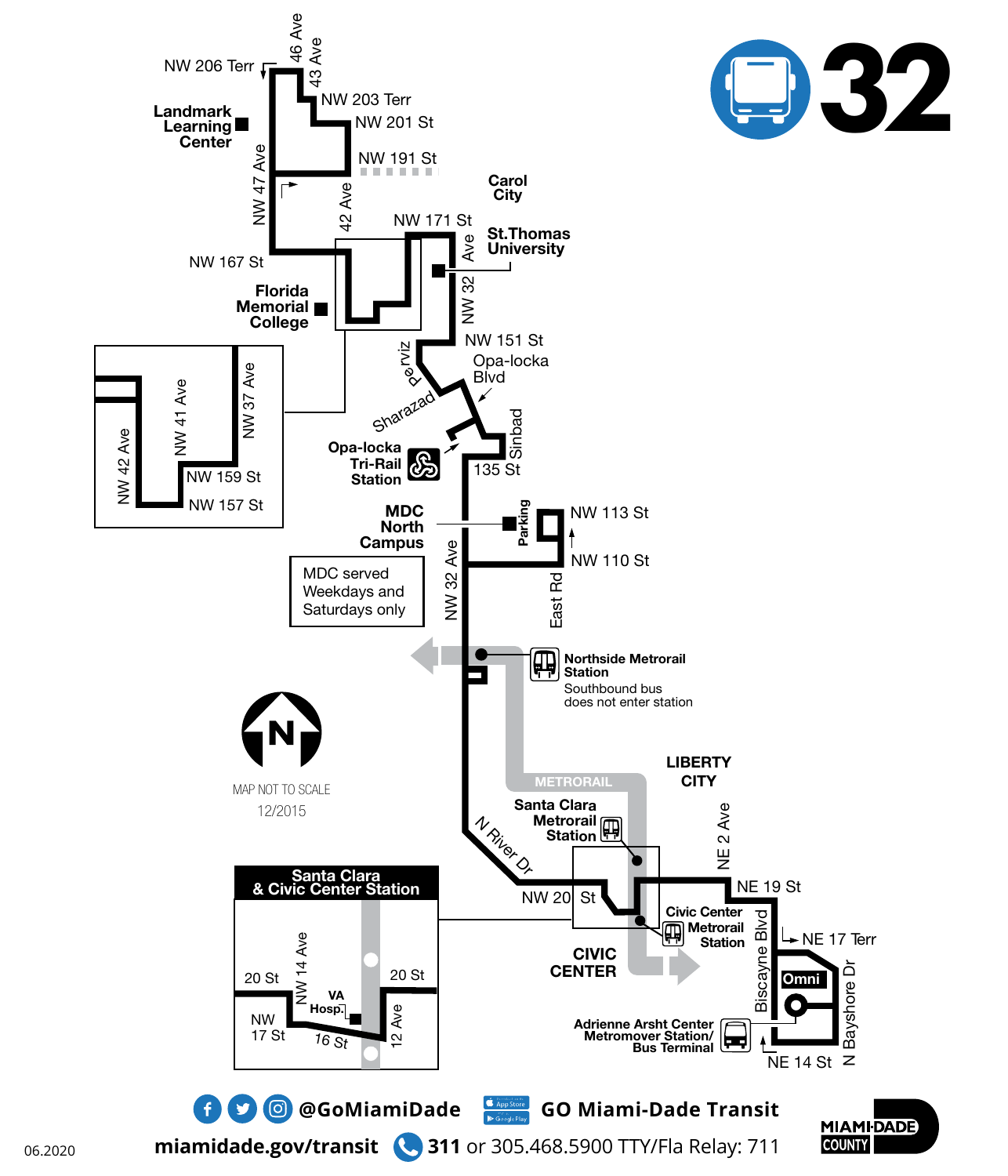|   |                                                       |  |  |  |                                 |  |  | <b>WEEKDAYS / DIAS LABORABLES / LASEMÈN</b> |    |   |     |                                      |  |  |  |  |  |  |                                      |  |  |                                                                                                                                                                                                                                 |  |  |
|---|-------------------------------------------------------|--|--|--|---------------------------------|--|--|---------------------------------------------|----|---|-----|--------------------------------------|--|--|--|--|--|--|--------------------------------------|--|--|---------------------------------------------------------------------------------------------------------------------------------------------------------------------------------------------------------------------------------|--|--|
|   | <b>NORTHBOUND</b><br>RUMBO NORTE / DIREKSYON NÒ       |  |  |  | <b>MORNING / MAÑANA / MATEN</b> |  |  |                                             | 회회 |   |     |                                      |  |  |  |  |  |  | <b>AFTERNOON / TARDE / APRÈ MIDI</b> |  |  |                                                                                                                                                                                                                                 |  |  |
|   | $\blacksquare$ Omni / Arsht Metromover                |  |  |  |                                 |  |  |                                             |    |   |     |                                      |  |  |  |  |  |  |                                      |  |  | 5:30 6:00 6:30 7:00 7:30 8:00 8:30 9:00 8:30 9:00 9:30 10:00 10:30 11:00 11:30 12:00 12:30 1:00 1:30 2:00 2:30 3:00 3:30 4:00 4:30 5:00 5:30 6:00 6:30 7:00 7:30 8:10 9:10 10:10                                                |  |  |
|   | NW 12 Ave & 16 St                                     |  |  |  |                                 |  |  |                                             |    |   |     |                                      |  |  |  |  |  |  |                                      |  |  | 5:42 6:15 6:45 7:16 7:46 7:16 7:46 8:16 8:46 9:16 9:46 10:16 10:46 11:16 11:46 12:16 12:46 1:16 1:46 2:18 2:48 3:18 3:48 4:18 4:48 5:18 5:48 6:18 6:48 7:16 7:45 8:25 9:24 10:24                                                |  |  |
|   | NW 32 Ave & 34 St                                     |  |  |  |                                 |  |  |                                             |    |   |     |                                      |  |  |  |  |  |  |                                      |  |  | 5:53 6:28 6:34 7:04 7:27 7:57 8:37 9:35 10:35 6:28 6:58 6:28 6:58 7:30 8:30 9:01 9:31 10:01 10:31 11:01 11:31 12:01 12:31 1:01 1:31 2:02 2:34 3:04 3:34 4:04 4:34 5:04 5:34 6:04 6:34 7:04 7:27 7:57 8:37 9:35 10:35            |  |  |
|   | NW 32 Ave & 36 St                                     |  |  |  |                                 |  |  |                                             |    |   |     |                                      |  |  |  |  |  |  |                                      |  |  | 5:54 6:29 6:59 7:31 8:01 8:31 9:02 9:32 10:02 10:32 11:02 11:32 12:02 12:32 1:02 12:32 1:02 12:32 1:02 12:32 1                                                                                                                  |  |  |
|   | <b>Northside Metrorail Station</b>                    |  |  |  |                                 |  |  |                                             |    |   |     |                                      |  |  |  |  |  |  |                                      |  |  |                                                                                                                                                                                                                                 |  |  |
|   | NW 32 Ave & 103 St                                    |  |  |  |                                 |  |  |                                             |    |   |     |                                      |  |  |  |  |  |  |                                      |  |  | 6:10 6:45 7:15 7:47 8:17 8:17 8:47 9:18 9:48 10:18 10:48 11:18 11:48 12:18 12:48 1:18 12:48 1:18 12:48 1:18 1:48 2:22 2:54 3:54 4:24 4:54 5:24 5:54 6:54 7:22 7:45 8:15 8:55 9:50 10:50                                         |  |  |
|   | Miami Dade College N. Campus                          |  |  |  |                                 |  |  |                                             |    |   |     |                                      |  |  |  |  |  |  |                                      |  |  | 6:10 9:50 7:20 7:52 8:22 8:59 9:23 9:23 9:55 10:23 9:53 10:23 11:23 11:23 11:33 12:23 12:33 1:23 1:53 1:23 1:53 2:27 2:59 3:59 4:29 4:59 5:29 5:59 6:29 6:59 7:27 7:50 8:20 9:00 9:55 10:55                                     |  |  |
| ఊ | <b>Opa-Locka Tri-Rail Station</b>                     |  |  |  |                                 |  |  |                                             |    |   |     |                                      |  |  |  |  |  |  |                                      |  |  | 6:27   7:03   7:33   8:05   8:35   9:05   9:36   10:06   10:36   11:06   11:36   12:06   12:36   1:06   1:36   2:06   2:40   3:12   3:42   4:12   4:42   5:12   5:42   5:12   5:42   5:12   5:42   5:12   5:42   5:12   5:42    |  |  |
|   | NW 171 St & 32 Ave                                    |  |  |  |                                 |  |  |                                             |    |   |     |                                      |  |  |  |  |  |  |                                      |  |  | 6:36 7:12 7:42 8:14 8:44 9:14 9:45 9:14 8:44 9:14 8:44 9:15 9:45 10:15 11:45 11:15 11:45 12:15 12:45 1:15 1:45 1:15 1:45 2:16 2:50 3:22 3:52 4:52 4:52 5:52 5:52 6:52 7:21 7:47 8:10 8:44 9:18 10:13 11:13                      |  |  |
|   | NW 47 Ave & 168 Terr                                  |  |  |  |                                 |  |  |                                             |    |   |     |                                      |  |  |  |  |  |  |                                      |  |  | $6:47$   7:24   7:54   8:26   8:56   9:26   9:27   10:27   10:27   10:57   11:27   11:57   12:27   12:27   12:27   1:57   2:28   3:02   3:34   4:04   4:34   5:04   5:34   6:04   6:34   7:04   7:31   7:57   8:20   8:50   9   |  |  |
|   | NW 47 Ave & 183 St                                    |  |  |  |                                 |  |  |                                             |    |   |     |                                      |  |  |  |  |  |  |                                      |  |  | 6:50 7:27 7:37 8:29 8:53 8:53 9:29 10:00 10:30 11:00 11:30 12:00 12:30 1:00 1:30 2:01 2:32 3:06 3:38 4:08 4:38 5:08 5:38 6:08 6:38 7:07 7:34 8:00 8:23 8:53 9:31 10:26 11:26                                                    |  |  |
|   | NW 47 Ave & 199 St                                    |  |  |  |                                 |  |  |                                             |    |   |     |                                      |  |  |  |  |  |  |                                      |  |  | 7:00 7:37 8:07 8:39 9:09 8:32 9:00 8:39 10:10 1:34 11:10 11:40 12:10 12:40 1:10 1:40 2:11 2:42 3:16 3:48 4:18 4:48 5:18 5:48 6:18 6:48 7:16 7:43 8:09 8:32 9:02 9:39 10:34 11:34                                                |  |  |
|   | <b>SOUTHBOUND</b><br><b>RUMBO SUR / DIREKSYON SID</b> |  |  |  | <b>MORNING / MAÑANA / MATEN</b> |  |  |                                             |    | Ę | l ≅ | <b>AFTERNOON / TARDE / APRÈ MIDI</b> |  |  |  |  |  |  |                                      |  |  |                                                                                                                                                                                                                                 |  |  |
|   | NW 47 Ave & 199 St                                    |  |  |  |                                 |  |  |                                             |    |   |     |                                      |  |  |  |  |  |  |                                      |  |  | 4:48 5:15 5:41 6:04 5:37 6:15 7:02 7:32 8:36 9:39 9:39 9:39 9:39 9:55 8:27 8:57 9:28 9:58 10:28 10:58 11:28 11:58 12:27 12:56 1:31 2:01 2:31 3:02 3:32 4:04 4:34 5:04 5:37 6:15 7:02 7:32 8:36 9:39                             |  |  |
|   | <b>NW 47 Ave &amp; NW 168 Terr</b>                    |  |  |  |                                 |  |  |                                             |    |   |     |                                      |  |  |  |  |  |  |                                      |  |  | 4:55 5:48 6:11 6:37 7:04 7:34 8:04 9:46 5:12 5:48 6:11 5:49 6:11 6:37 7:04 7:34 8:04 8:36 9:06 9:36 10:06 10:36 11:06 11:36 12:06 12:35 1:04 1:39 2:09 2:39 3:10 3:40 4:13 4:43 5:13 5:46 6:24 7:10 7:40 8:44 9:46              |  |  |
|   | NW 171 St & NW 32 Ave                                 |  |  |  |                                 |  |  |                                             |    |   |     |                                      |  |  |  |  |  |  |                                      |  |  | 5:50 10:20 10:20 11:50 12:20 1:40 1:53 2:23 2:53 3:24 3:54 4:29 4:50 5:29 6:02 6:48 7:12 7:32 8:56 9:56 9:56 10:20 9:56 10:20 10:50 11:20 11:50 12:20 12:49 1:18 1:53 2:23 2:53 3:24 3:54 4:29 4:59 5:29 6:02 6:40 7:22 7:52 8: |  |  |
| ఊ | <b>Opa-Locka Tri-Rail Station</b>                     |  |  |  |                                 |  |  |                                             |    |   |     |                                      |  |  |  |  |  |  |                                      |  |  | 5:12 5:39 6:11 6:49 7:30 8:00 9:04 10:04 5:39 6:15 5:39 6:40 5:30 6:56 7:26 7:56 8:56 9:29 9:59 10:29 10:59 11:29 11:59 12:29 12:58 1:27 2:02 2:32 3:02 3:33 4:03 4:38 5:08 5:38 6:11 6:49 7:30 8:00 9:04 10:04                 |  |  |
|   | Miami Dade College N. Campus                          |  |  |  |                                 |  |  |                                             |    |   |     |                                      |  |  |  |  |  |  |                                      |  |  | 5:23   5:50   6:16   6:41   7:10   7:40   8:10   8:40   9:12   9:40   9:12   9:42   10:12   10:12   10:12   11:12   11:12   12:12   12:12   1:11   1:40   2:15   2:45   3:15   3:46   4:16   4:51   5:51   5:51   6:24   7:02   |  |  |
|   | NW 32 Ave & 103 St                                    |  |  |  |                                 |  |  |                                             |    |   |     |                                      |  |  |  |  |  |  |                                      |  |  |                                                                                                                                                                                                                                 |  |  |
|   | <b>Northside Metrorail Station</b>                    |  |  |  |                                 |  |  |                                             |    |   |     |                                      |  |  |  |  |  |  |                                      |  |  | 5:33 6:01 6:28 6:53 7:23 7:52 8:22 9:24 9:54 10:24 10:54 11:24 11:54 12:24 12:54 12:24 12:54 12:24 12:54 12:24 12:54 1:23 1:52 2:27 2:57 3:27 3:58 4:28 5:03 5:33 6:03 6:36 7:12 7:52 8:22 9:24 10:24                           |  |  |
|   | NW 32 Ave & 36 St                                     |  |  |  |                                 |  |  |                                             |    |   |     |                                      |  |  |  |  |  |  |                                      |  |  | 5:41 6:10 6:37 7:04 7:34 8:04 8:34 9:04 9:34 9:04 9:34 10:04 10:34 11:04 11:34 12:04 12:34 1:04 1:33 2:03 2:38 3:08 3:38 4:09 4:39 5:14 5:44 6:14 6:47 7:20 8:00 8:30 9:31 10:31 10:031                                         |  |  |
|   | <b>NW 32 Ave &amp; 34 St</b>                          |  |  |  |                                 |  |  |                                             |    |   |     |                                      |  |  |  |  |  |  |                                      |  |  | 5:42 6:11 6:38 7:05 7:35 8:05 8:35 9:05 8:35 9:05 9:35 10:05 10:35 11:05 11:35 12:05 12:35 1:05 1:34 2:04 2:39 3:09 3:39 4:10 4:40 5:15 5:45 6:15 6:48 7:21 8:01 8:31 9:32 10:32                                                |  |  |
|   | NW 12 Ave & 16 St                                     |  |  |  |                                 |  |  |                                             |    |   |     |                                      |  |  |  |  |  |  |                                      |  |  | 5:54 6:24 7:33 8:13 8:43 9:44 10:44 10:44 5:54 6:24 6:51 7:21 7:51 8:21 8:51 9:21 9:51 10:21 10:51 11:21 11:51 2:21 2:51 1:21 1:50 2:20 2:55 3:25 3:55 4:25 2:55 3:55 4:25 5:30 6:00 6:30 7:03 7:33 8:13 8:43 9:44 10:44        |  |  |
|   | <b>Omni / Arsht Metromover</b>                        |  |  |  |                                 |  |  |                                             |    |   |     |                                      |  |  |  |  |  |  |                                      |  |  | 6:05 6:35 7:05 7:35 8:05 8:35 9:05 9:35 9:05 9:35 10:05 9:35 10:05 10:35 11:05 11:35 12:05 12:35 1:05 1:35 2:05 2:35 3:10 3:40 4:10 4:40 5:10 5:45 6:15 6:45 7:15 7:45 8:25 8:55 9:55 10:05                                     |  |  |

Scheduled times are approximate. Actual arrival and departure times may vary depending on traffic and road conditions. Las horas publicadas son aproximadas, pues dependen del trafico y otras condiciones de las vias. Ore yo

**MIAMIDADE** 

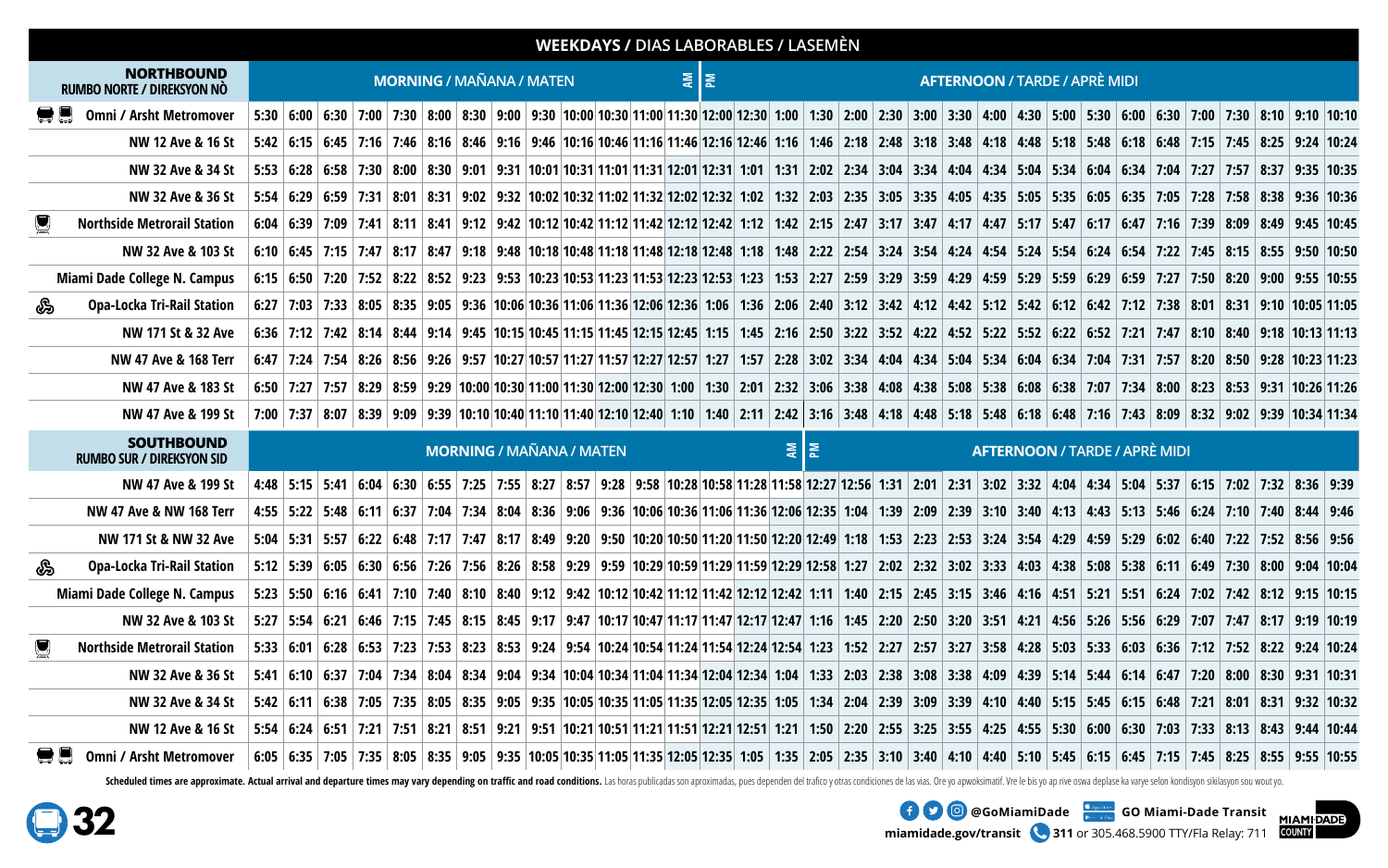|    |                                                       |      |                                 |      |      |                                 |       |       |       |       | <b>SATURDAY / SÁBADO / SAMDI</b> |              |       |      |      |                                      |      |      |                                      |      |      |      |      |       |
|----|-------------------------------------------------------|------|---------------------------------|------|------|---------------------------------|-------|-------|-------|-------|----------------------------------|--------------|-------|------|------|--------------------------------------|------|------|--------------------------------------|------|------|------|------|-------|
|    | <b>NORTHBOUND</b><br>RUMBO NORTE / DIREKSYON NÒ       |      |                                 |      |      | <b>MORNING / MAÑANA / MATEN</b> |       |       |       |       | ΜA                               | $\mathbf{z}$ |       |      |      | <b>AFTERNOON / TARDE / APRÈ MIDI</b> |      |      |                                      |      |      |      |      |       |
|    | <b>Omni Term / Arsht Metromover</b>                   | 6:00 | 6:40                            | 7:06 | 7:46 | 8:26                            | 9:06  | 9:46  | 10:26 | 11:06 | 11:46                            | 12:26        | 1:06  | 1:46 | 2:26 | 3:06                                 | 3:46 | 4:26 | 5:06                                 | 5:46 | 6:26 | 7:10 | 8:10 | 9:10  |
|    | NW 12 Ave & 16 St                                     | 6:12 | 6:52                            | 7:18 | 7:58 | 8:39                            | 9:19  | 9:59  | 10:40 | 11:20 | 12:00                            | 12:40        | 1:20  | 2:00 | 2:40 | 3:20                                 | 4:00 | 4:40 | 5:20                                 | 6:00 | 6:40 | 7:24 | 8:24 | 9:22  |
|    | NW 32 Ave & 34 St                                     | 6:24 | 7:04                            | 7:30 | 8:11 | 8:52                            | 9:32  | 10:13 | 10:54 | 11:34 | 12:14                            | 12:54        | 1:34  | 2:14 | 2:54 | 3:34                                 | 4:14 | 4:54 | 5:34                                 | 6:12 | 6:52 | 7:36 | 8:36 | 9:32  |
|    | NW 32 Ave & 36 St                                     | 6:25 | 7:05                            | 7:31 | 8:12 | 8:53                            | 9:33  | 10:14 | 10:55 | 11:35 | 12:15                            | 12:55        | 1:35  | 2:15 | 2:55 | 3:35                                 | 4:15 | 4:55 | 5:35                                 | 6:13 | 6:53 | 7:37 | 8:37 | 9:33  |
| g  | <b>Northside Metrorail Station</b>                    | 6:34 | 7:14                            | 7:40 | 8:22 | 9:03                            | 9:43  | 10:24 | 11:05 | 11:45 | 12:25                            | 1:05         | 1:45  | 2:25 | 3:05 | 3:45                                 | 4:25 | 5:05 | 5:45                                 | 6:22 | 7:02 | 7:46 | 8:46 | 9:41  |
|    | NW 32 Ave & 103 St                                    | 6:39 | 7:19                            | 7:45 | 8:28 | 9:09                            | 9:49  | 10:30 | 11:11 | 11:51 | 12:31                            | 1:11         | 1:51  | 2:31 | 3:11 | 3:51                                 | 4:31 | 5:11 | 5:51                                 | 6:28 | 7:08 | 7:52 | 8:52 | 9:46  |
|    | <b>Miami Dade College North Campus</b>                | 6:43 | 7:23                            | 7:49 | 8:32 | 9:13                            | 9:53  | 10:34 | 11:15 | 11:55 | 12:35                            | 1:15         | 1:55  | 2:35 | 3:15 | 3:55                                 | 4:35 | 5:15 | 5:55                                 | 6:32 | 7:12 | 7:56 | 8:56 | 9:50  |
| ఊ  | <b>Opa-Locka Tri-Rail Station</b>                     | 6:54 | 7:34                            | 8:00 | 8:43 | 9:24                            | 10:04 | 10:45 | 11:26 | 12:06 | 12:46                            | 1:26         | 2:06  | 2:46 | 3:26 | 4:06                                 | 4:46 | 5:26 | 6:06                                 | 6:43 | 7:23 | 8:07 | 9:07 | 10:00 |
|    | NW 171 St & 32 Ave                                    | 7:02 | 7:42                            | 8:08 | 8:51 | 9:32                            | 10:12 | 10:53 | 11:34 | 12:14 | 12:54                            | 1:34         | 2:14  | 2:54 | 3:34 | 4:14                                 | 4:54 | 5:34 | 6:14                                 | 6:51 | 7:31 | 8:15 | 9:15 | 10:08 |
|    | NW 47 Ave & 168 Terr                                  | 7:12 | 7:52                            | 8:19 | 9:02 | 9:43                            | 10:23 | 11:04 | 11:45 | 12:25 | 1:05                             | 1:45         | 2:25  | 3:05 | 3:45 | 4:25                                 | 5:05 | 5:45 | 6:25                                 | 7:02 | 7:42 | 8:26 | 9:25 | 10:18 |
|    | NW 47 Ave & 183 St                                    | 7:15 | 7:55                            | 8:22 | 9:05 | 9:46                            | 10:26 | 11:07 | 11:48 | 12:28 | 1:08                             | 1:48         | 2:28  | 3:08 | 3:48 | 4:28                                 | 5:08 | 5:48 | 6:28                                 | 7:05 | 7:45 | 8:29 | 9:28 | 10:21 |
|    | NW 47 Ave & 199 St                                    | 7:23 | 8:03                            | 8:30 | 9:13 | 9:54                            | 10:34 | 11:15 | 11:56 | 12:36 | 1:16                             | 1:56         | 2:36  | 3:16 | 3:56 | 4:36                                 | 5:16 | 5:56 | 6:35                                 | 7:12 | 7:52 | 8:36 | 9:35 | 10:28 |
|    | <b>SOUTHBOUND</b><br><b>RUMBO SUR / DIREKSYON SID</b> |      | <b>MORNING / MAÑANA / MATEN</b> |      |      |                                 |       |       |       |       |                                  | $\mathbf{M}$ |       |      |      |                                      |      |      | <b>AFTERNOON / TARDE / APRÈ MIDI</b> |      |      |      |      |       |
|    | NW 47 Ave & 199 St                                    | 5:43 | 6:21                            | 7:00 | 7:36 | 8:13                            | 8:51  | 9:31  | 10:10 | 10:50 | 11:30                            | 12:10        | 12:50 | 1:30 | 2:10 | 2:50                                 | 3:30 | 4:10 | 4:50                                 | 5:39 | 6:40 | 7:40 | 8:40 | 9:40  |
|    | NW 47 Ave & NW 168 Terr                               | 5:49 | 6:27                            | 7:06 | 7:42 | 8:20                            | 8:58  | 9:38  | 10:18 | 10:58 | 11:38                            | 12:18        | 12:58 | 1:38 | 2:18 | 2:58                                 | 3:38 | 4:18 | 4:58                                 | 5:47 | 6:47 | 7:47 | 8:47 | 9:47  |
|    | NW 171 St & NW 32 Ave                                 | 5:57 | 6:37                            | 7:16 | 7:52 | 8:31                            | 9:09  | 9:49  | 10:30 | 11:10 | 11:50                            | 12:30        | 1:10  | 1:50 | 2:30 | 3:10                                 | 3:50 | 4:30 | 5:10                                 | 5:59 | 6:57 | 7:57 | 8:57 | 9:57  |
| இ  | <b>Opa-Locka Tri-Rail Station</b>                     | 6:04 | 6:44                            | 7:23 | 7:59 | 8:39                            | 9:17  | 9:57  | 10:38 | 11:18 | 11:58                            | 12:38        | 1:18  | 1:58 | 2:38 | 3:18                                 | 3:58 | 4:38 | 5:18                                 | 6:07 | 7:05 | 8:05 | 9:05 | 10:05 |
|    | <b>Miami Dade College North Campus</b>                | 6:14 | 6:54                            | 7:33 | 8:11 | 8:51                            | 9:29  | 10:09 | 10:49 | 11:29 | 12:09                            | 12:49        | 1:29  | 2:09 | 2:49 | 3:29                                 | 4:09 | 4:49 | 5:29                                 | 6:18 | 7:16 | 8:16 | 9:16 | 10:16 |
|    | NW 32 Ave & 103 St                                    | 6:19 | 6:59                            | 7:38 | 8:16 | 8:56                            | 9:34  | 10:14 | 10:54 | 11:34 | 12:14                            | 12:54        | 1:34  | 2:14 | 2:54 | 3:34                                 | 4:14 | 4:54 | 5:34                                 | 6:23 | 7:21 | 8:21 | 9:20 | 10:20 |
| g  | <b>Northside Metrorail Station</b>                    | 6:24 | 7:04                            | 7:43 | 8:22 | 9:02                            | 9:40  | 10:20 | 11:00 | 11:40 | 12:20                            | 1:00         | 1:40  | 2:20 | 3:00 | 3:40                                 | 4:20 | 5:00 | 5:40                                 | 6:28 | 7:26 | 8:26 | 9:24 | 10:24 |
|    | NW 32 Ave & 36 St                                     | 6:32 | 7:12                            | 7:51 | 8:31 | 9:11                            | 9:49  | 10:29 | 11:09 | 11:49 | 12:29                            | 1:09         | 1:49  | 2:29 | 3:09 | 3:49                                 | 4:29 | 5:09 | 5:49                                 | 6:36 | 7:34 | 8:34 | 9:31 | 10:31 |
|    | NW 32 Ave & 34 St                                     | 6:33 | 7:13                            | 7:52 | 8:32 | 9:12                            | 9:50  | 10:30 | 11:10 | 11:50 | 12:30                            | 1:10         | 1:50  | 2:30 | 3:10 | 3:50                                 | 4:30 | 5:10 | 5:50                                 | 6:37 | 7:35 | 8:35 | 9:32 | 10:32 |
|    | NW 12 Ave & 16 St                                     | 6:44 | 7:24                            | 8:04 | 8:44 | 9:24                            | 10:04 | 10:44 | 11:24 | 12:04 | 12:44                            | 1:24         | 2:04  | 2:44 | 3:24 | 4:04                                 | 4:44 | 5:24 | 6:04                                 | 6:49 | 7:47 | 8:47 |      |       |
| 复具 | <b>Omni Term / Arsht Metromover</b>                   | 6:56 | 7:36                            | 8:16 | 8:56 | 9:36                            | 10:16 | 10:56 | 11:36 | 12:16 | 12:56                            | 1:36         | 2:16  | 2:56 | 3:36 | 4:16                                 | 4:56 | 5:36 | 6:16                                 | 7:01 | 7:59 | 8:59 |      |       |

Scheduled times are approximate. Actual arrival and departure times may vary depending on traffic and road conditions. Las horas publicadas son aproximadas, pues dependen del trafico y otras condiciones de las vias. Ore yo